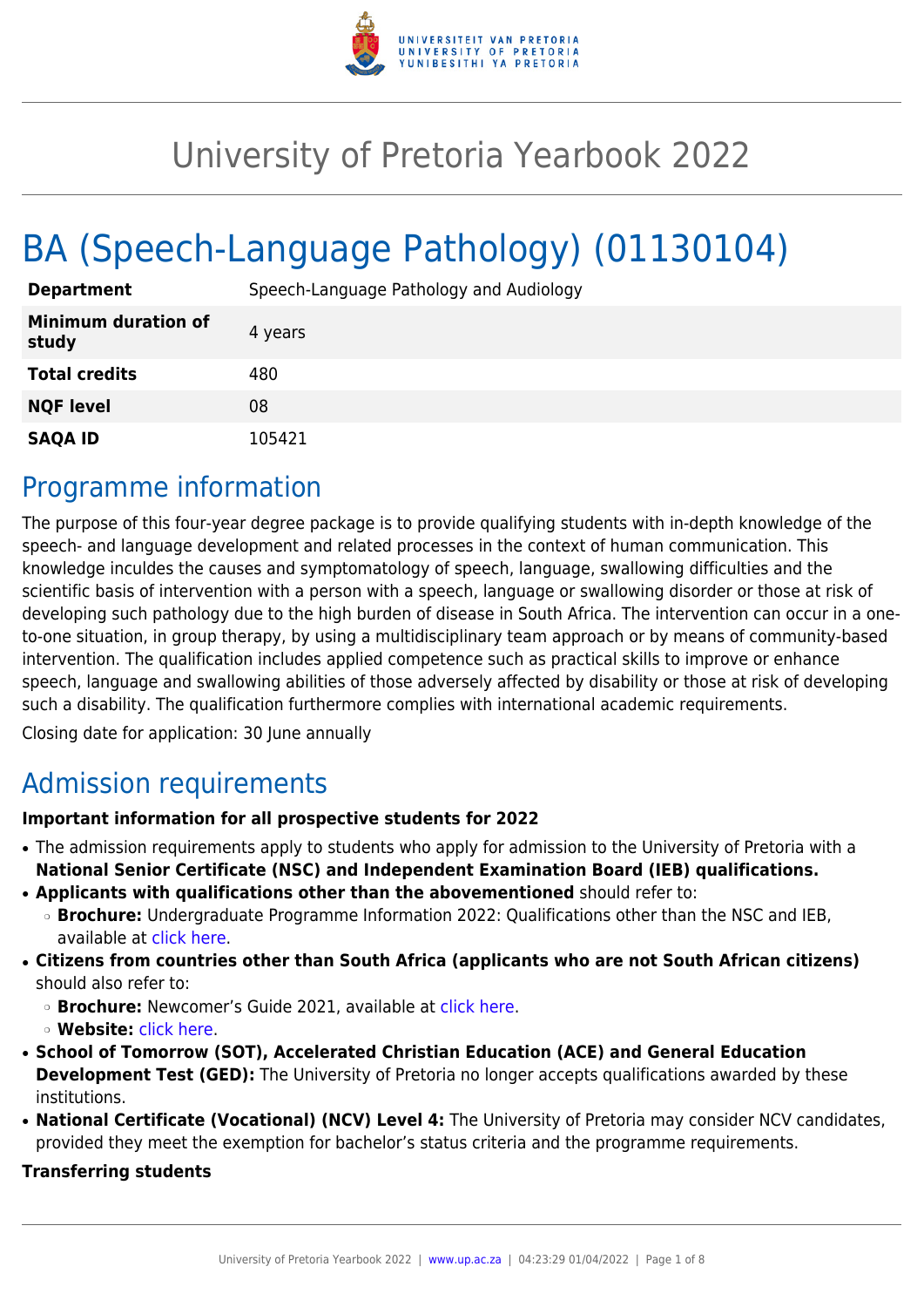

A transferring student is a student who, at the time of application for a degree programme at the University of Pretoria (UP) –

- is a registered student at another tertiary institution, or was previously registered at another tertiary institution and did not complete the programme enrolled for at that institution, and is not currently enrolled at a tertiary institution, or has completed studies at another tertiary institution, but is not currently enrolled at a tertiary institution, or has started with tertiary studies at UP, then moved to another tertiary institution and wants to be readmitted at UP.
- A transferring student will be considered for admission based on
- an NSC or equivalent qualification with exemption to bachelor's or diploma studies (whichever is applicable); and meeting the minimum faculty-specific subject requirements at NSC or tertiary level; or having completed a higher certificate at a tertiary institution with faculty-specific subjects/modules passed (equal to or more than 50%), as well as complying with faculty rules on admission;
- previous academic performance (must have passed all modules registered for up to the closing date of application ) or as per faculty regulation/promotion requirements;
- a certificate of good conduct.

**Note:** Students who have been dismissed at the previous institution due to poor academic performance, will not be considered for admission to UP.

#### **Returning students**

A returning student is a student who, at the time of application for a degree programme –

- is a registered student at UP, and wants to transfer to another degree at UP, or was previously registered at UP and did not complete the programme enrolled for, and did not enrol at another tertiary institution in the meantime (including students who applied for leave of absence), or has completed studies at UP, but is not currently enrolled or was not enrolled at another tertiary institution after graduation.
- A returning student will be considered for admission based on
- an NSC or equivalent qualification with exemption to bachelor's or diploma studies (whichever is applicable); and meeting the minimum faculty-specific subject requirements at NSC or tertiary level; or previous academic performance (should have a cumulative weighted average of at least 50% for the programme enrolled for);
- having applied for and was granted leave of absence.

**Note:** Students who have been excluded/dismissed from a faculty due to poor academic performance may be considered for admission to another programme at UP. The Admissions Committee may consider such students if they were not dismissed more than twice. Only ONE transfer between UP faculties will be allowed, and a maximum of two (2) transfers within a faculty.

#### **Important faculty-specific information on undergraduate programmes for 2022**

- This is a selection programme. The closing date indicates the closure of the application process.
- Life Orientation is excluded when calculating the APS.
- Faculty Yearbooks: [click here](http://www.up.ac.za/yearbooks/home).
- All modules (excluding foreign language modules) will only be presented in English, as English is the language of tuition, communication and correspondence.

#### **1. You will be considered for conditional admission if space allows, and if you:**

- are a Grade 11 applicant (with an APS of 32 or more excluding Life Orientation), please submit your final Grade 11 examination results, and have a National Senior Certificate (NSC) with university endorsement or an equivalent qualification; OR
- are transferring from other recognised institutions to the University of Pretoria; OR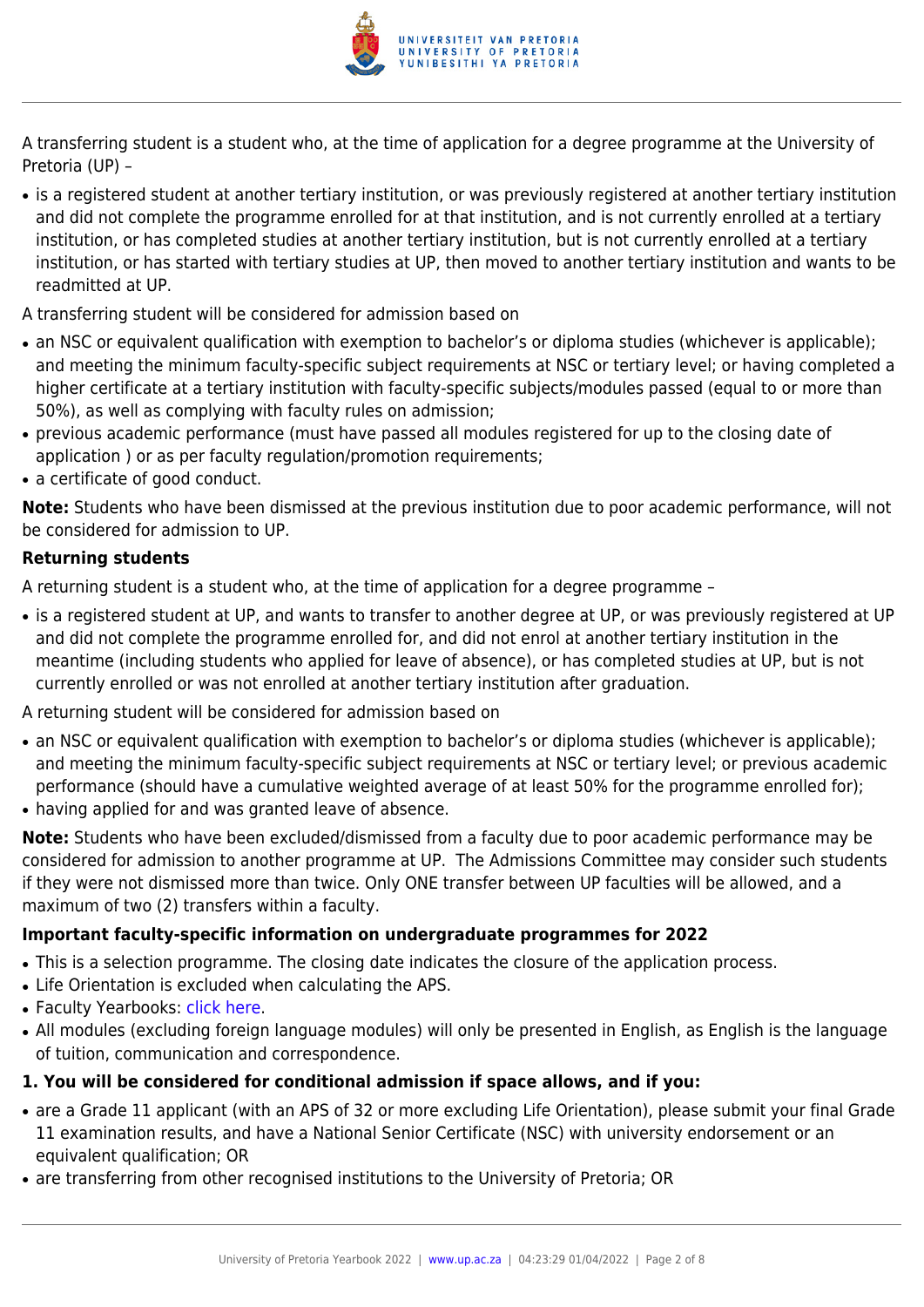

- are a graduate or have graduate status from another recognised tertiary institution; OR
- are a graduate of another Faculty at the University of Pretoria; AND
- comply with the minimum subject requirements and achievement levels, as well as the APS requirements of specific programmes.

If you are an applicant from a country other than South Africa, please apply for conditional admission based on your final results equivalent to Grade 11. Final admission is based on the qualification equivalent to the NSC.

### **2. You will be considered for final admission to degree studies if space allows, and if you:**

- have a National Senior Certificate (NSC) or equivalent qualification with admission to bachelor's degree studies, and comply with the minimum subject requirements as well as the APS requirements of your chosen programme; OR
- are a student transferring from another recognised tertiary institution and comply with the programme requirements; OR
- have graduate status from another recognised tertiary institution or are a graduate of another Faculty at the University of Pretoria.

If you are a citizen from a country other than South Africa or are a student with other qualifications equivalent to the NSC (including school qualifications from other countries, eg Spain, New Zealand, etc), you must obtain a Complete Exemption Certificate or a Foreign Conditional Exemption Certificate based on your international ('foreign') qualifications. Certificates can only be obtained from Universities South Africa (USAf) at [click here](http://www.mb.usaf.ac.za). In addition, these candidates must meet the relevant programme admission requirements.

### **University of Pretoria website: [click here](http://www.up.ac.za/faculty-of-humanities)**

| <b>Minimum requirements</b><br><b>Achievement level</b>                      |                    |                          |                                      |
|------------------------------------------------------------------------------|--------------------|--------------------------|--------------------------------------|
| <b>English Home</b><br><b>Language or English</b><br><b>First Additional</b> | <b>Mathematics</b> | <b>APS</b><br>(Grade 11) | <b>APS</b><br>(NSC/IEB<br>completed) |
| Language                                                                     |                    |                          |                                      |
|                                                                              | 4                  | 32                       | 30                                   |

\* To retain admission, you must obtain an APS of at least 30, at least a 5 for English and at least a 4 for Mathematics in the NSC.

- \* For the Speech-Language Pathology and Audiology programmes, the first study year is the same.
- **\* Note**: We will consider both first- and second-choice applications for BA (Speech-Language Pathology).

# Additional requirements

Practising speech-language therapists should have good speech production and language use to serve as a model for individuals with communication and hearing disorders. They should also have good hearing, vision, and motor ability in order to assess and treat individuals with a variety of communication disorders.

# Other programme-specific information

- Students who are deemed to be at risk of their level of academic literacy are compelled to take ALL 110 along with SEP 119, ZUL 119 or STW 110.
- Students who are deemed not at risk of their level of academic literacy may register for SEP 119, ZUL 119 or STW 110 only.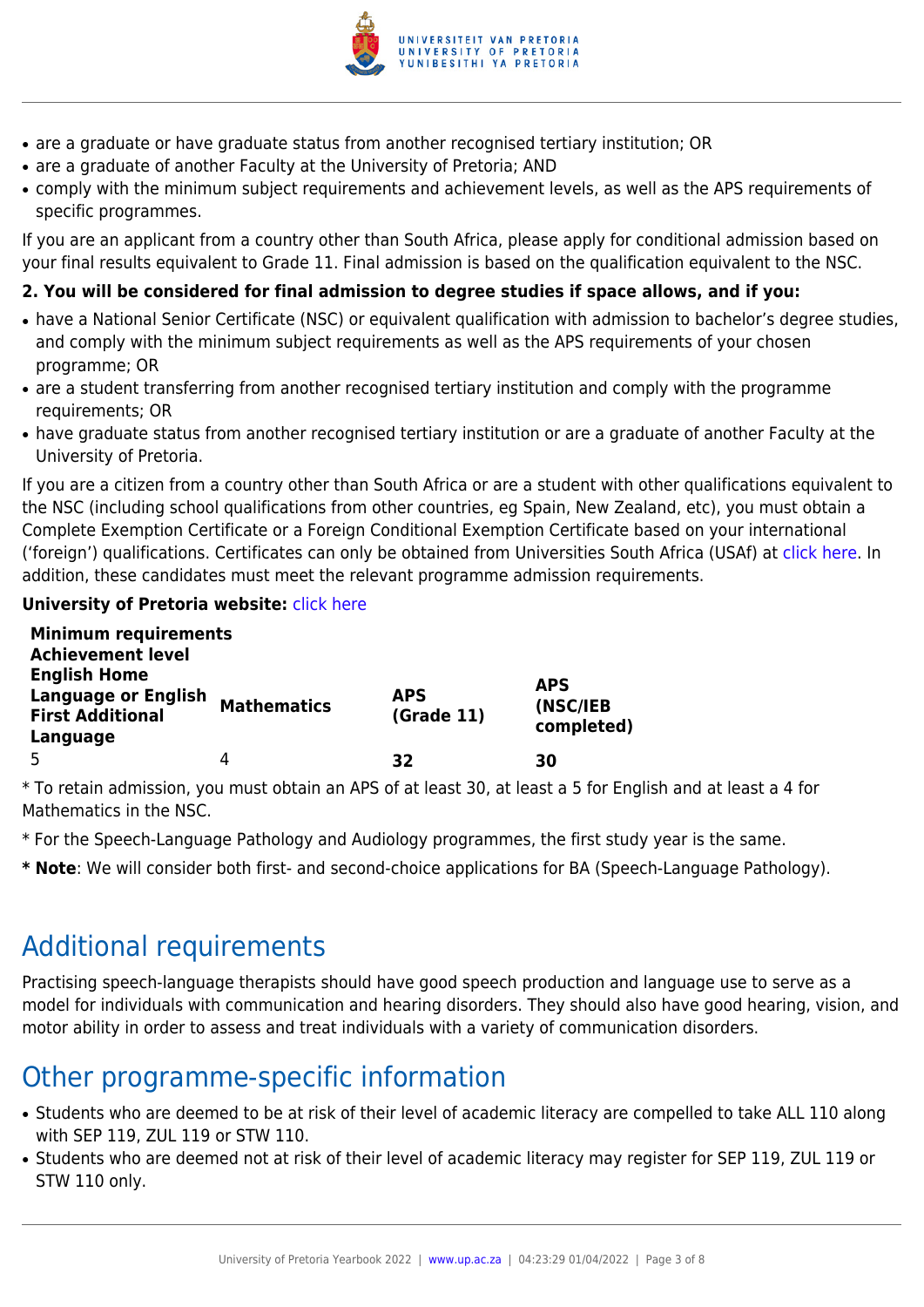

- For enrolled University of Pretoria students, change over from the Audiology programme to Speech-Language Pathology programme at the end of the first year of study will be subject to available space in the second year of study and to a selection process.
- To pass a module, 50% has to be achieved in the following modules: Audiology (ODL), Human communication (KMP), Speech Sciences (SWL) and Speech-Language Pathology (SPP).

## Pass with distinction

In order to pass the degree with distinction a student has to obtain:

- a final mark of 70% or higher for each of the modules of the final year;
- a weighted average of 75% (not rounded) or higher for the Speech-Language Pathology modules at fourth-year level; and also
- a final mark of 75% or higher for one of the theoretical modules, SPP 410 or SPP 420.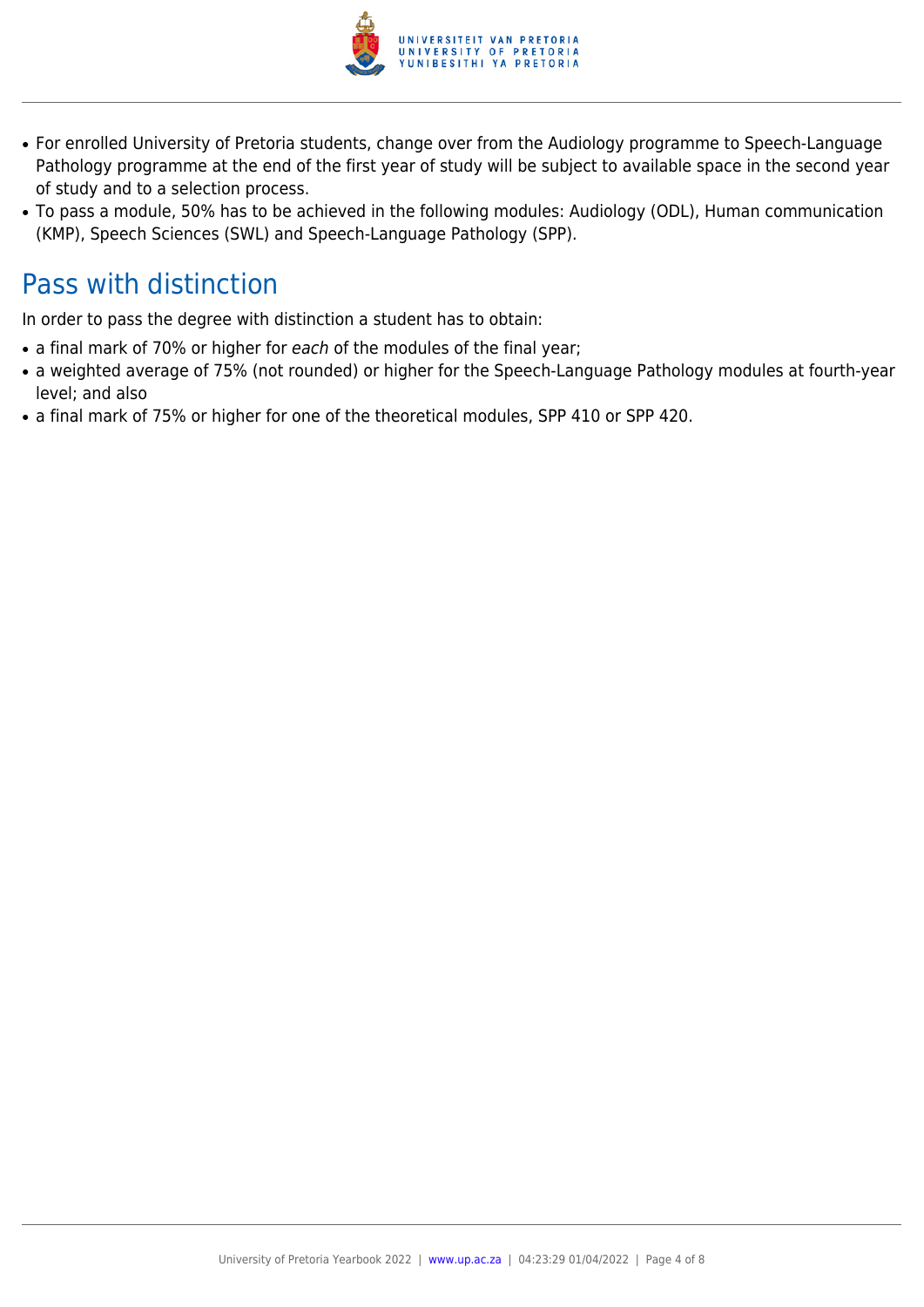

## Curriculum: Year 1

#### **Minimum credits: 120**

Select one of the following : SEP 119 or ZUL 119 or STW 110.

### **Fundamental modules**

[Academic information management 111](https://www.up.ac.za/yearbooks/2022/modules/view/AIM 111) (AIM 111) - Credits: 4.00 [Academic information management 121](https://www.up.ac.za/yearbooks/2022/modules/view/AIM 121) (AIM 121) - Credits: 4.00 [Academic literacy 110](https://www.up.ac.za/yearbooks/2022/modules/view/ALL 110) (ALL 110) - Credits: 6.00 [Sepedi for beginners 119](https://www.up.ac.za/yearbooks/2022/modules/view/SEP 119) (SEP 119) - Credits: 12.00 [Setswana for beginners 110](https://www.up.ac.za/yearbooks/2022/modules/view/STW 110) (STW 110) - Credits: 12.00 [Academic orientation 101](https://www.up.ac.za/yearbooks/2022/modules/view/UPO 101) (UPO 101) - Credits: 0.00 [isiZulu for beginners 119](https://www.up.ac.za/yearbooks/2022/modules/view/ZUL 119) (ZUL 119) - Credits: 12.00

### **Core modules**

[Anatomy 111](https://www.up.ac.za/yearbooks/2022/modules/view/ANA 111) (ANA 111) - Credits: 5.00 [Physiology 110](https://www.up.ac.za/yearbooks/2022/modules/view/FSG 110) (FSG 110) - Credits: 6.00 [Physiology 120](https://www.up.ac.za/yearbooks/2022/modules/view/FSG 120) (FSG 120) - Credits: 6.00 [Integrated healthcare leadership 120](https://www.up.ac.za/yearbooks/2022/modules/view/IHL 120) (IHL 120) - Credits: 8.00 [Medical terminology 180](https://www.up.ac.za/yearbooks/2022/modules/view/MTL 180) (MTL 180) - Credits: 12.00 [Audiology 110](https://www.up.ac.za/yearbooks/2022/modules/view/ODL 110) (ODL 110) - Credits: 5.00 [Audiology 120](https://www.up.ac.za/yearbooks/2022/modules/view/ODL 120) (ODL 120) - Credits: 7.00 [Psychology 110](https://www.up.ac.za/yearbooks/2022/modules/view/SLK 110) (SLK 110) - Credits: 12.00 [Psychology 120](https://www.up.ac.za/yearbooks/2022/modules/view/SLK 120) (SLK 120) - Credits: 12.00 [Speech-language pathology 110](https://www.up.ac.za/yearbooks/2022/modules/view/SPP 110) (SPP 110) - Credits: 5.00 [Speech-language pathology 120](https://www.up.ac.za/yearbooks/2022/modules/view/SPP 120) (SPP 120) - Credits: 7.00 [Speech science 110](https://www.up.ac.za/yearbooks/2022/modules/view/SWL 110) (SWL 110) - Credits: 6.00 [Speech science 120](https://www.up.ac.za/yearbooks/2022/modules/view/SWL 120) (SWL 120) - Credits: 6.00 [Speech science: 181](https://www.up.ac.za/yearbooks/2022/modules/view/SWL 181) (SWL 181) - Credits: 5.00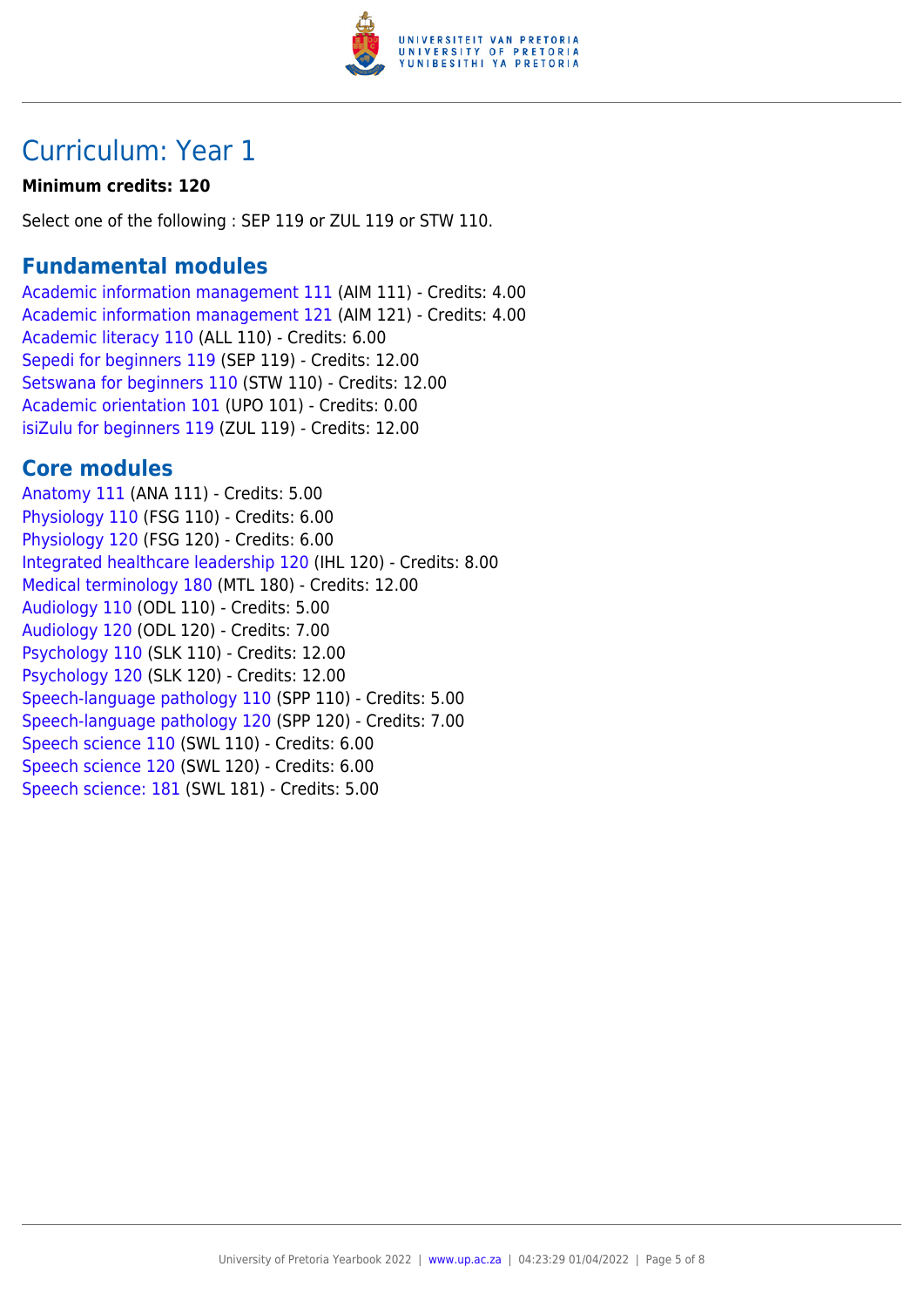

## Curriculum: Year 2

#### **Minimum credits: 120**

### **Core modules**

[Integrated healthcare leadership 210](https://www.up.ac.za/yearbooks/2022/modules/view/IHL 210) (IHL 210) - Credits: 8.00 [Human communication 210](https://www.up.ac.za/yearbooks/2022/modules/view/KMP 210) (KMP 210) - Credits: 6.00 [Human communication 220](https://www.up.ac.za/yearbooks/2022/modules/view/KMP 220) (KMP 220) - Credits: 6.00 [Neuro-anatomy for communication pathology 211](https://www.up.ac.za/yearbooks/2022/modules/view/NAN 211) (NAN 211) - Credits: 7.00 [Neuro-physiology 221](https://www.up.ac.za/yearbooks/2022/modules/view/NFG 221) (NFG 221) - Credits: 7.00 [Psychology 210](https://www.up.ac.za/yearbooks/2022/modules/view/SLK 210) (SLK 210) - Credits: 20.00 [Speech-language pathology 210](https://www.up.ac.za/yearbooks/2022/modules/view/SPP 210) (SPP 210) - Credits: 15.00 [Speech-language pathology 220](https://www.up.ac.za/yearbooks/2022/modules/view/SPP 220) (SPP 220) - Credits: 15.00 [Speech language pathology: Practical 281](https://www.up.ac.za/yearbooks/2022/modules/view/SPP 281) (SPP 281) - Credits: 16.00 [Speech science 210](https://www.up.ac.za/yearbooks/2022/modules/view/SWL 210) (SWL 210) - Credits: 10.00 [Speech science 220](https://www.up.ac.za/yearbooks/2022/modules/view/SWL 220) (SWL 220) - Credits: 10.00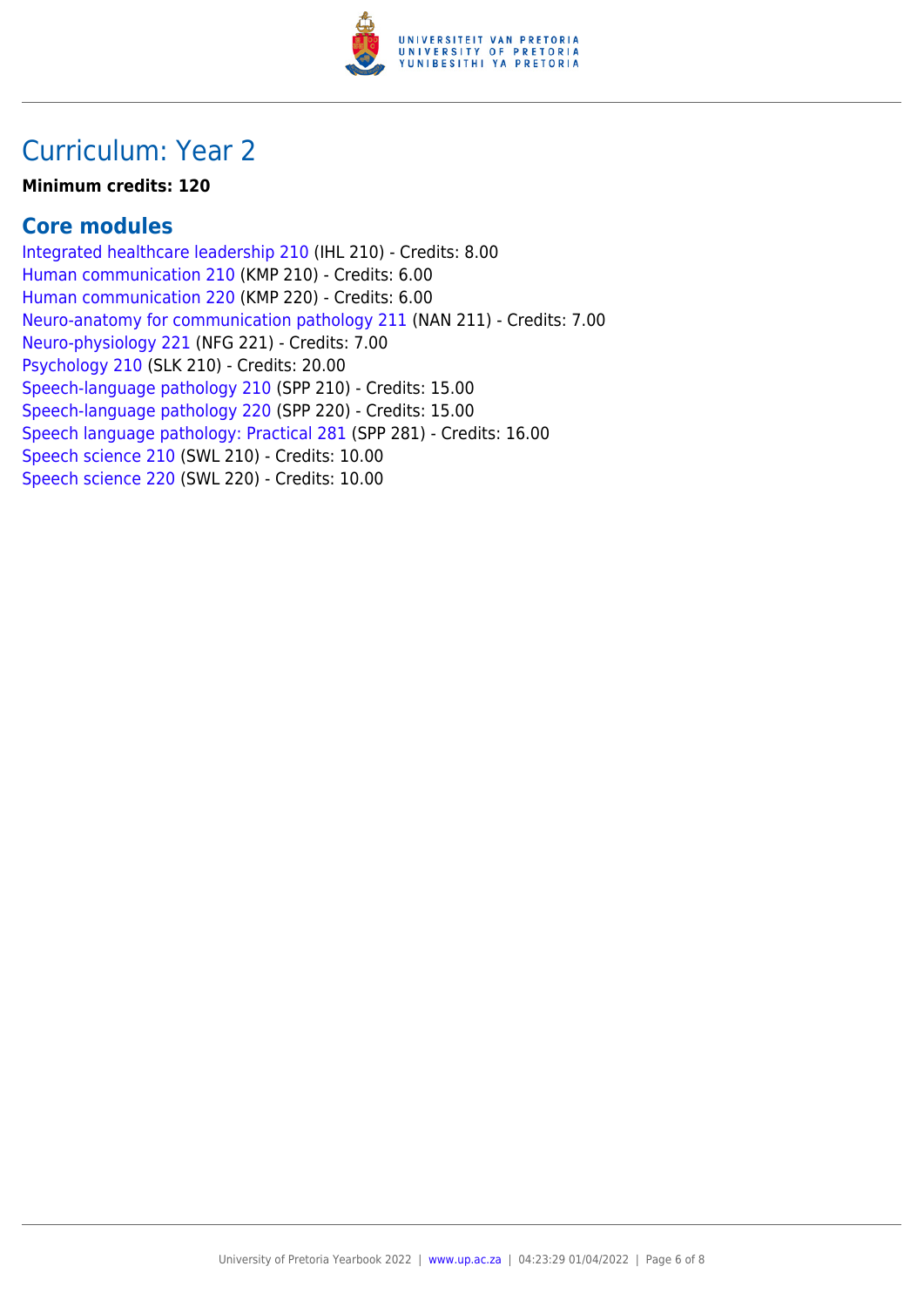

## Curriculum: Year 3

#### **Minimum credits: 120**

### **Core modules**

[Integrated healthcare leadership 310](https://www.up.ac.za/yearbooks/2022/modules/view/IHL 310) (IHL 310) - Credits: 8.00 [Human communication 320](https://www.up.ac.za/yearbooks/2022/modules/view/KMP 320) (KMP 320) - Credits: 10.00 [Human communication: Practical 381](https://www.up.ac.za/yearbooks/2022/modules/view/KMP 381) (KMP 381) - Credits: 6.00 [Research methodology for healthcare sciences 300](https://www.up.ac.za/yearbooks/2022/modules/view/RHC 300) (RHC 300) - Credits: 30.00 [Speech-language pathology 310](https://www.up.ac.za/yearbooks/2022/modules/view/SPP 310) (SPP 310) - Credits: 14.00 [Speech-language pathology 320](https://www.up.ac.za/yearbooks/2022/modules/view/SPP 320) (SPP 320) - Credits: 14.00 [Speech-language pathology: practical 381](https://www.up.ac.za/yearbooks/2022/modules/view/SPP 381) (SPP 381) - Credits: 19.00 [Speech-language pathology: Practical 382](https://www.up.ac.za/yearbooks/2022/modules/view/SPP 382) (SPP 382) - Credits: 19.00